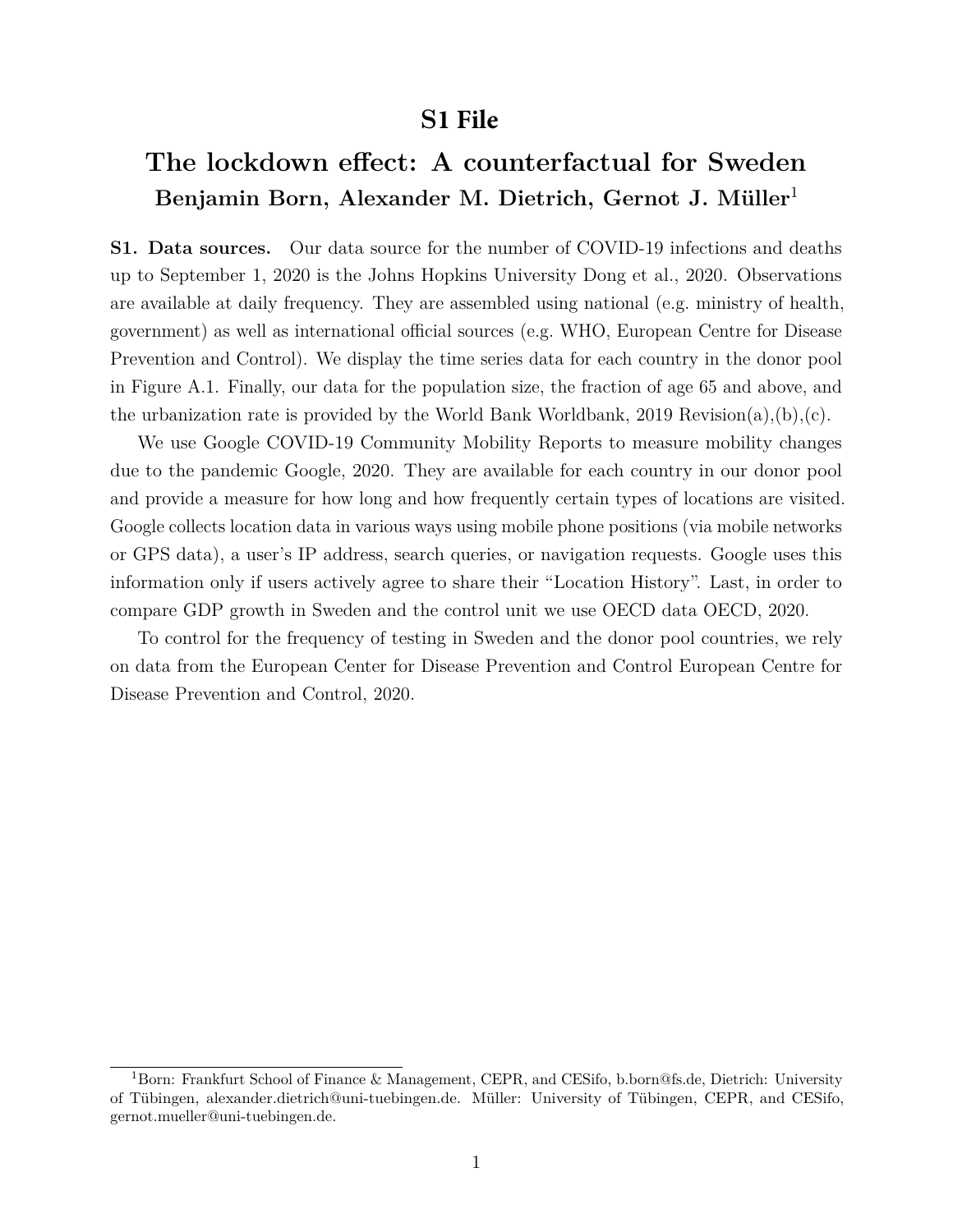S1 Table: Lockdown Sources.

| Country     | Lockdown Start Source          | Lockdown End Source    |
|-------------|--------------------------------|------------------------|
| Austria     | www. parlament. gv. at         | www.wko.at             |
| Belgium     | www. belqium. be               | www. belgium. be/en    |
| Denmark     | politi. dk                     | politi.dk              |
| Finland     | valtioneuvosto.fi              | valtioneuvosto.fi      |
| France      | www.diplomatie.gov.fr          | www.tageschau.de       |
| Germany     | www.bundesregierung.de         | www.bundesregierung.de |
| Greece      | $gr. use m$ bassy.gov/covid-19 | www.visitgreece.gr     |
| Ireland     | www.gov.ie                     | www.gov.ie             |
| Italy       | www.trovanorme.salute.gov.it   | www.salute.gov.it      |
| Netherlands | www.government.nl              | www.government.nl      |
| Norway      | www. helsedirektoratet.no      | www. regjeringen.no    |
| Portugal    | www. acm.gov. pt               | www. acm.gov. pt       |
| Spain       | $www.gov.uk/foreign-travel-$   | www.bbc.com            |
|             | advice/spain/coronavirus       |                        |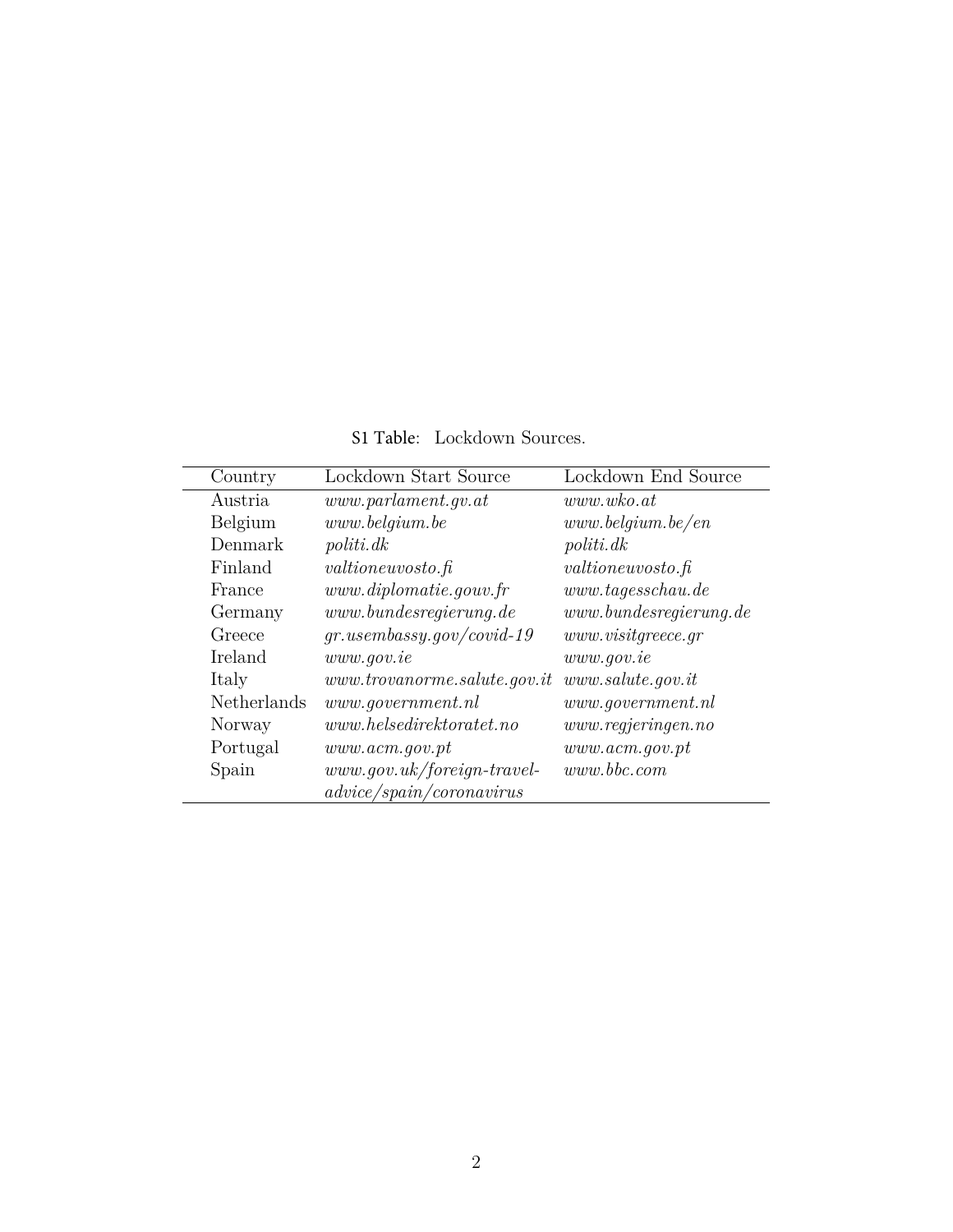**S2. Time series Data for Countries in Donor Pool: Infections and Deaths.** Figure [A.1](#page-2-0) presents the raw data series for deaths and infections of the countries in the donor pool, as made available by the Johns Hopkins University Dong et al., [2020.](#page-11-0) Data displayed runs from February 22 to September 1.

<span id="page-2-0"></span>

S1 Fig: Infections and Deaths. Left panel shows cumulative infections per 100.000 population in countries of donor pool. Right panel shows cumulative COVID-19 deaths per 100.000 population in countries of donor pool. Red line represents data for Sweden. Data source: Dong et al., [2020.](#page-11-0)

<span id="page-2-1"></span>**S3. Ratio of Tests.** In Figure [A.2,](#page-2-1) we display the ratio of weekly tests between Sweden and the control unit. We use weekly data provided by European Centre for Disease Prevention and Control, [2020.](#page-11-6) Data for each country is then shifted in time so that the countries' day 1 is in the same week as for Sweden.



S2 Fig: Ratio of Tests. Weekly ratio of tests: Sweden vs the control unit (counterfactual) for baseline. Data source: European Centre for Disease Prevention and Control, 2[020.D](#page-11-6)ong et al., 20[20.](#page-11-0)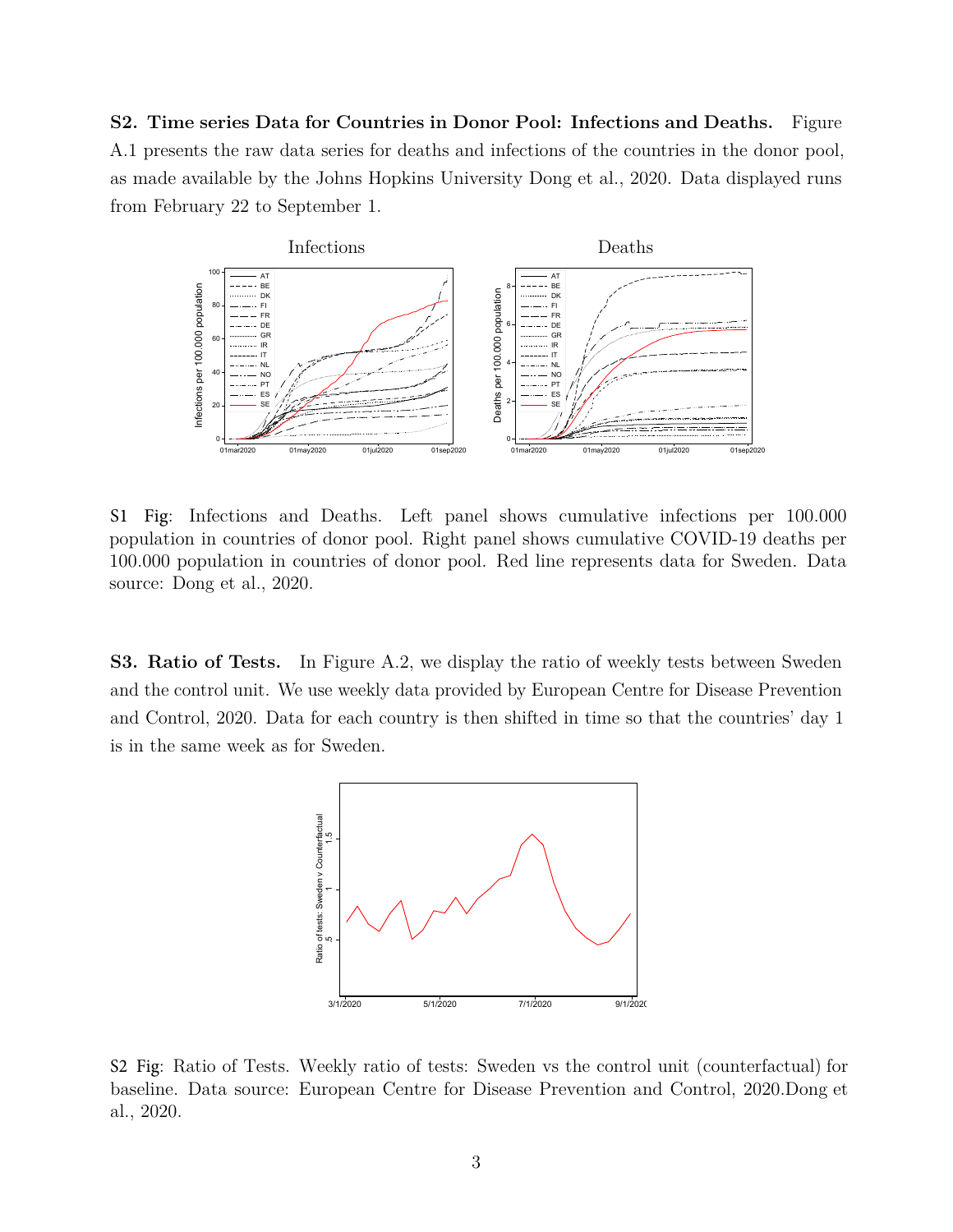**S4. Correlation Plots.** Figure [A.3](#page-3-0) shows the correlation plot between the weights of the countries in the control unit and the timing of day 1 relative to Sweden. We find no systematic pattern in these data. For Specification A shown in the left panel the correlation is −0*.*05, while for Specification B it is 0*.*01.

<span id="page-3-0"></span>

S3 Fig: Weight in control unit vs day one. Weights in control unit (vertical axis) vs difference from day 1 in a given country from day 1 in Sweden, in days (horizontal axis).

**S5. Counterfactual Scenarios Dropping Important Donor Countries.** Specification A: baseline matching infections. Specification A1-A4: alternative control units, for which each of the countries with a weight larger than 5% weight in baseline control unit, in turn, is excluded from donor pool. Specification B: baseline matching deaths. Specification B1-B3: alternative control units, for which each of the countries with a weight larger than 5% weight in baseline control unit, in turn, is excluded from donor pool.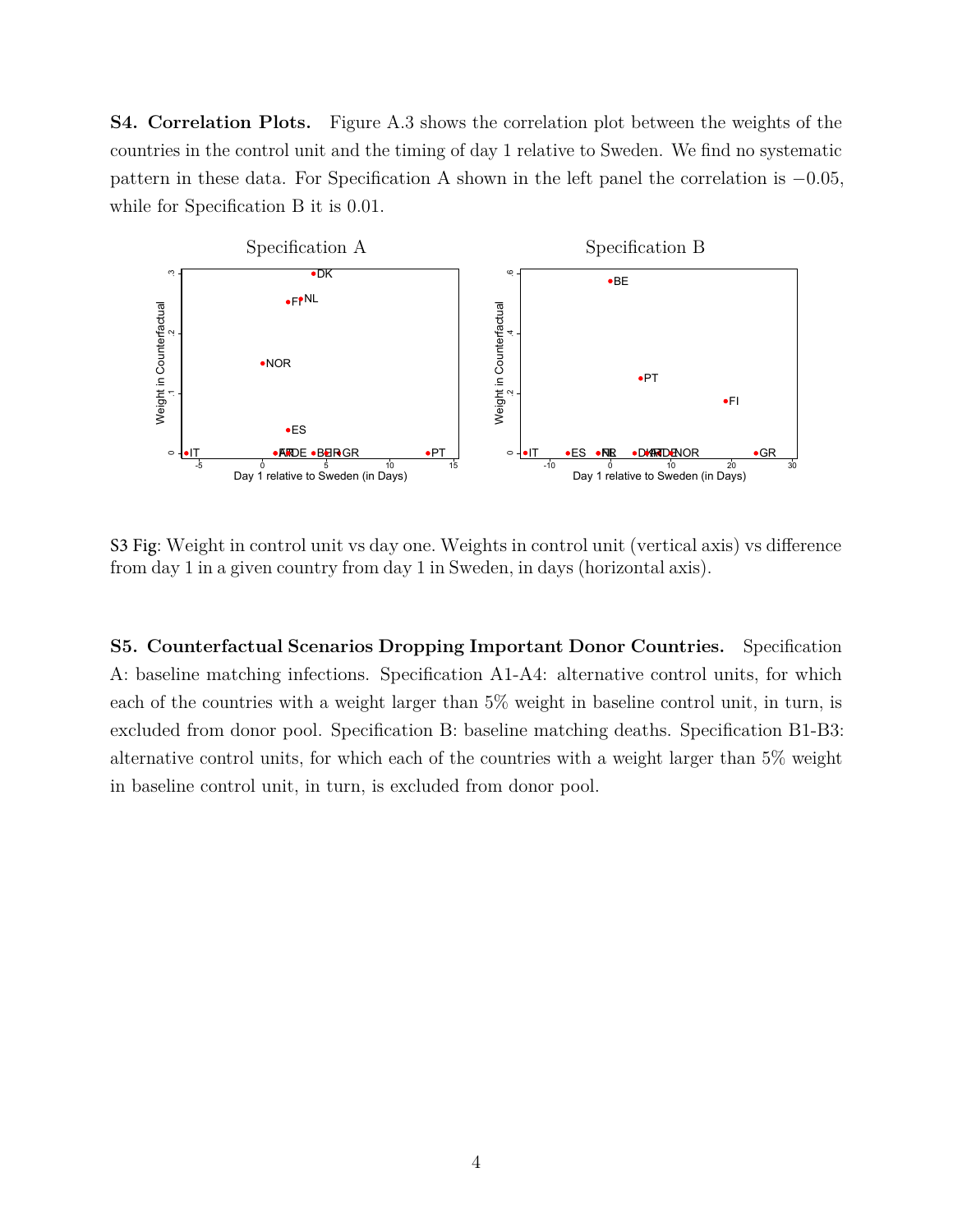<span id="page-4-0"></span>

| Specification | (Infections)<br>$\mathbf{A}$ | A1   | A2         | A3         | A4   | B<br>(Deaths) | B1         | B <sub>2</sub> | B <sub>3</sub> |
|---------------|------------------------------|------|------------|------------|------|---------------|------------|----------------|----------------|
| Austria       | 00.0                         | 00.0 | 34.6       | 00.0       | 03.5 | 00.0          | 00.0       | 00.0           | 17.8           |
| Belgium       | 00.0                         | 00.0 | 00.0       | 12.7       | 00.0 | 57.5          | <b>NaN</b> | 52.6           | 58.0           |
| Denmark       | 30.0                         | NaN  | 27.3       | 32.2       | 32.4 | 00.0          | 49.0       | 21.6           | 00.0           |
| Finland       | 25.3                         | 18.5 | <b>NaN</b> | 24.8       | 27.3 | 17.4          | 00.0       | NaN            | 18.7           |
| France        | 00.0                         | 00.0 | 00.0       | 00.0       | 00.0 | 00.0          | 00.0       | 00.0           | 00.0           |
| Germany       | 00.0                         | 00.0 | 04.1       | 00.0       | 00.2 | 00.0          | 00.0       | 00.0           | 00.0           |
| Greece        | 00.0                         | 00.0 | 00.0       | 00.0       | 00.0 | 00.0          | 00.0       | 00.0           | 00.0           |
| Ireland       | 00.0                         | 00.0 | 00.0       | 00.0       | 00.0 | 00.0          | 00.0       | 00.0           | 00.0           |
| Italy         | 00.0                         | 00.0 | 00.0       | 00.0       | 00.0 | 00.1          | 00.0       | 00.5           | 00.0           |
| Netherlands   | 25.8                         | 34.0 | 02.9       | <b>NaN</b> | 36.5 | 00.0          | 36.5       | 00.0           | 05.4           |
| Norway        | 15.0                         | 32.4 | 31.1       | 20.9       | NaN  | 00.0          | 00.0       | 00.0           | 00.0           |
| Portugal      | 00.0                         | 15.2 | 00.0       | 00.0       | 00.0 | 25.0          | 14.5       | 25.2           | <b>NaN</b>     |
| Spain         | 03.9                         | 00.0 | 00.0       | 09.4       | 00.0 | 00.0          | 00.0       | 00.0           | 00.0           |

S2 Table: Country weights.

Table gives the weights in percent for each country in the optimized control unit for each specification (A1–A4 and B1–B3), where A and B are the baselines for infections and deaths, respectively. If table entry is *NaN*, country is excluded from the donor pool for the respective specification.



S4 Fig: Specification A. Specification A (Baseline Infections). Left panel shows infections, actual outcome (blue solid line) v counterfactual (red dashed line) in logs. Right panel shows deaths, actual outcome (blue solid line) v counterfactual (red dashed line). Counterfactual approximated by outcome of control unit, see Table [A.2](#page-4-0) for country weights of specification A (baseline). Gray shaded area: two standard deviations of difference between infections in Sweden and control unit during the first 13 d ays. Pink shaded a rea: lockdown period.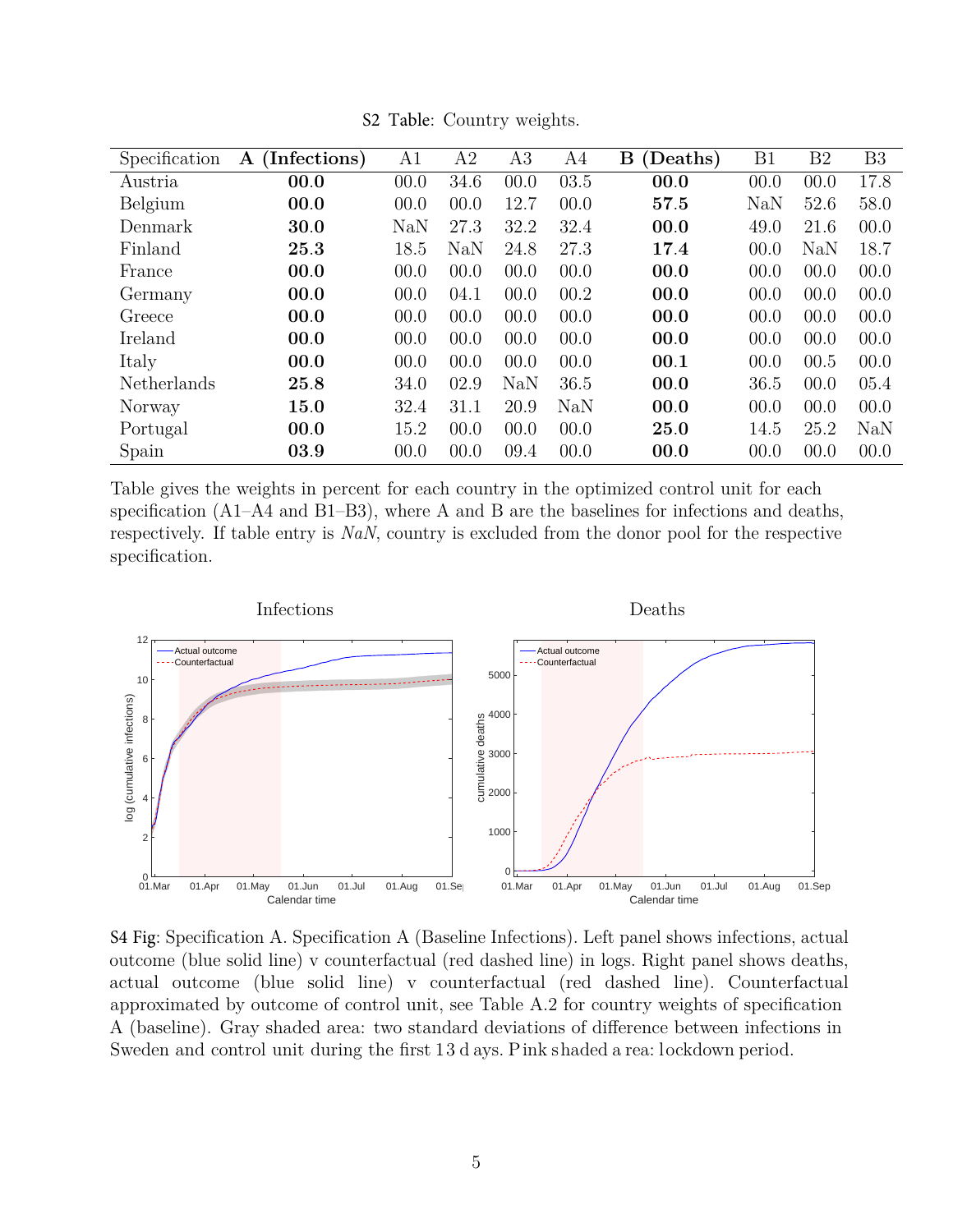

S5 Fig: Specification A1. Specification A1 (w/o Denmark). Left panel shows infections, actual outcome (blue solid line) v counterfactual (red dashed line) in logs. Right panel shows deaths, actual outcome (blue solid line) v counterfactual (red dashed line). Counterfactual approximated by outcome of control unit, see Table [A.2](#page-4-0) for country weights of specification A1. Gray shaded area: two standard deviations of difference between infections in Sweden and control unit during the first 13 d ays. Pink shaded a rea: lockdown period.



S6 Fig: Specification A2. Specification A2 (w/o Finland). Left panel shows infections, actual outcome (blue solid line) v counterfactual (red dashed line) in logs. Right panel shows deaths, actual outcome (blue solid line) v counterfactual (red dashed line). Counterfactual approximated by outcome of control unit, see Table [A.2](#page-4-0) for country weights of specification A2. Gray shaded area: two standard deviations of difference between infections in Sweden and control unit during the first 13 d ays. Pink shaded a rea: lockdown period.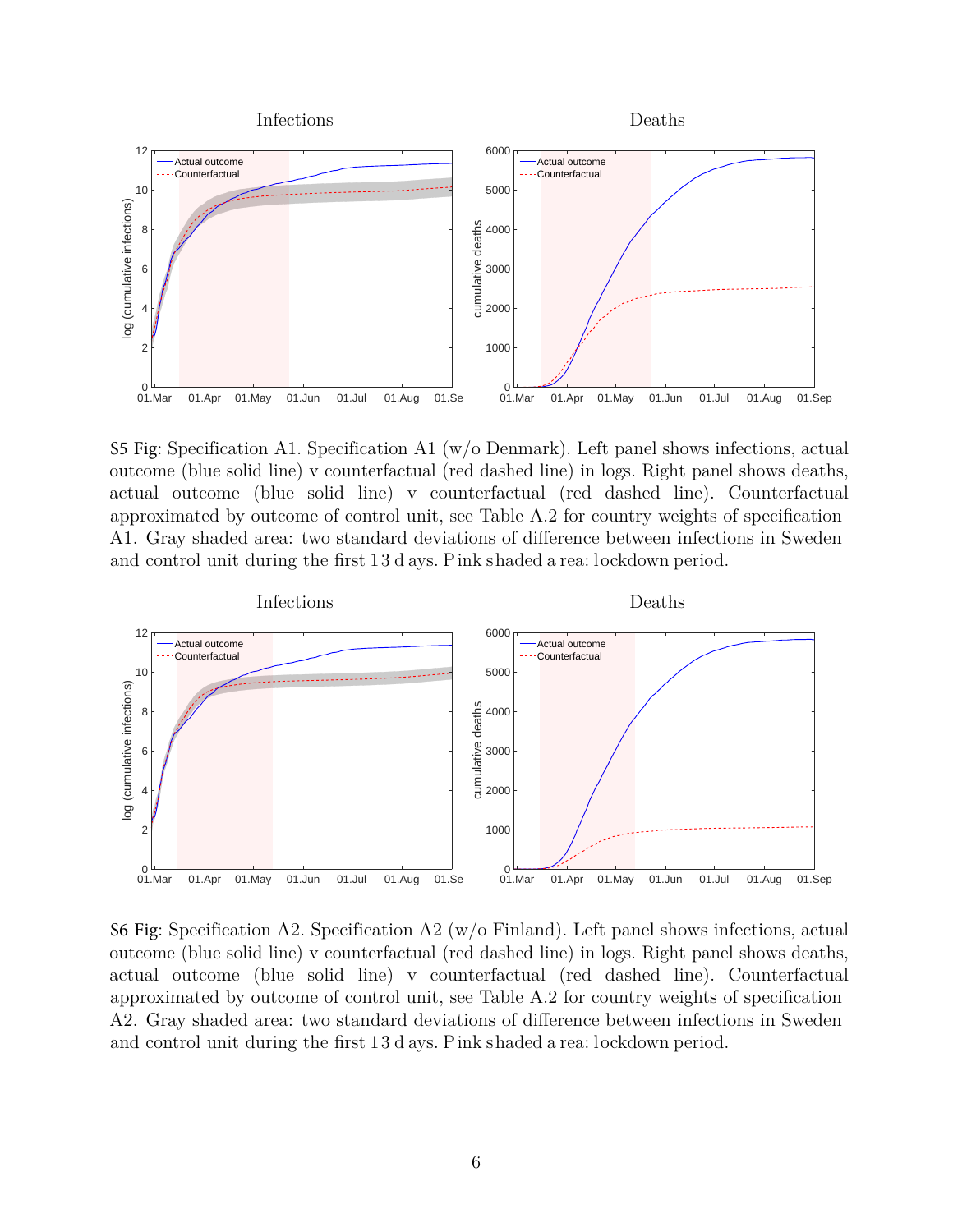

S7 Fig: Specification A3. Specification A3 (w/o Netherlands). Left panel shows infections, actual outcome (blue solid line) v counterfactual (red dashed line) in logs. Right panel shows deaths, actual outcome (blue solid line) v counterfactual (red dashed line). Counterfactual approximated by outcome of control unit, see Table [A.2](#page-4-0) for country weights of specification A3. Gray shaded area: two standard deviations of difference between infections in Sweden and control unit during the first 13 d ays. Pink shaded a rea: lockdown period.



S8 Fig: Specification A4. Specification A4 (w/o Norway). Left panel shows infections, actual outcome (blue solid line) v counterfactual (red dashed line) in logs. Right panel shows deaths, actual outcome (blue solid line) v counterfactual (red dashed line). Counterfactual approximated by outcome of control unit, see Table [A.2](#page-4-0) for country weights of specification A4. Gray shaded area: two standard deviations of difference between infections in Sweden and control unit during the first 13 days. Pink shaded area: lockdown period.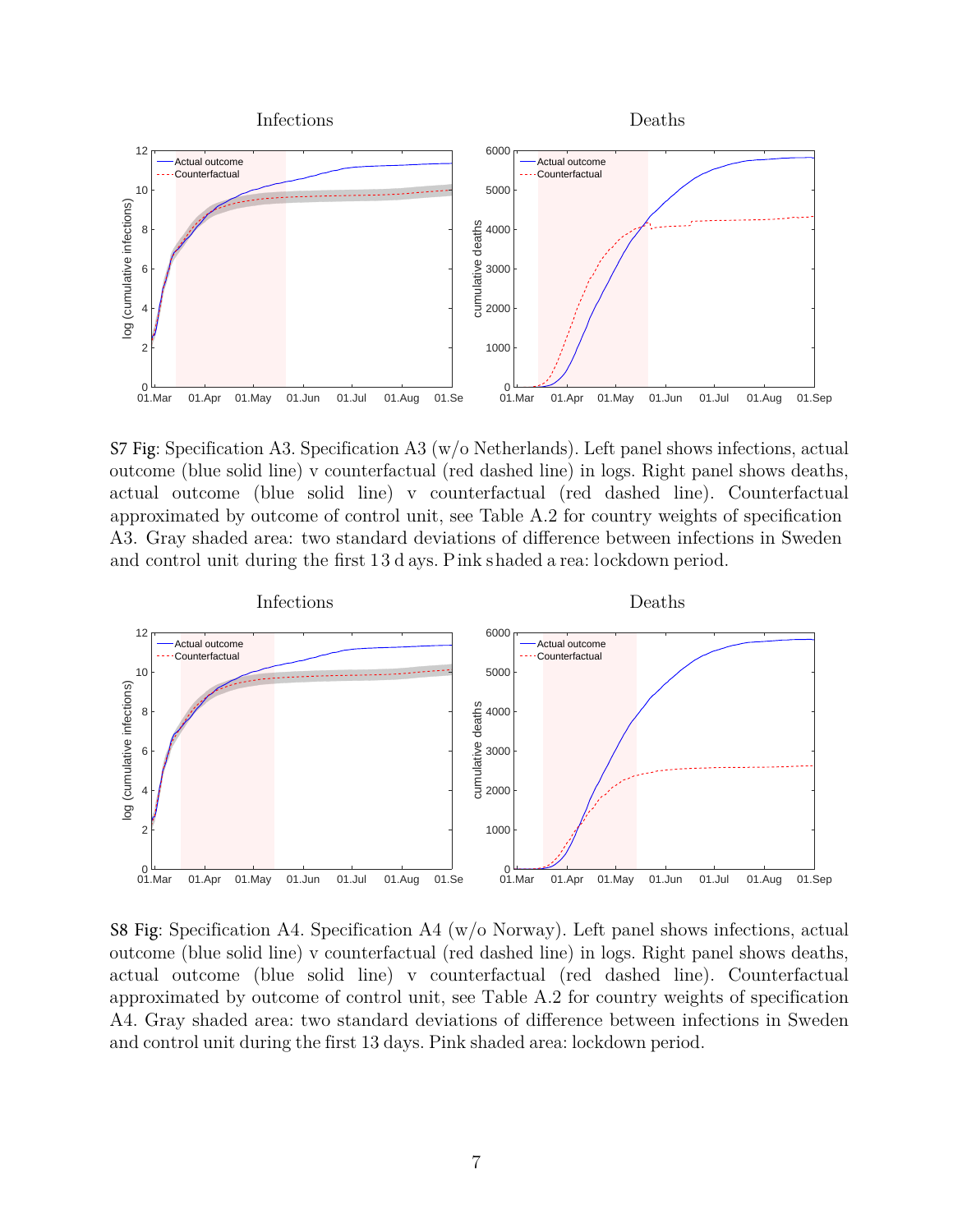

S9 Fig: Specification B. Specification B (Baseline Deaths). Left panel shows infections, actual outcome (blue solid line) v counterfactual (red dashed line) in logs. Right panel shows deaths, actual outcome (blue solid line) v counterfactual (red dashed line). Counterfactual approximated by outcome of control unit, see Table [A.2](#page-4-0) for country weights of specification B. Gray shaded area: two standard deviations of difference between infections in Sweden and control unit during the first 13 days. Pink shaded area: lockdown period.



S10 Fig: Specification B1. Specification B1 (w/o Belgium). Left panel gives infections, actual outcome (blue solid line) v counterfactual (red dashed line) in logs. Right panel shows deaths, actual outcome (blue solid line) v counterfactual (red dashed line). Counterfactual approximated by outcome of control unit, see Table [A.2](#page-4-0) for country weights of specification B1. Gray shaded area: two standard deviations of difference between infections in Sweden and control unit during the first 13 days. Pink shaded area: lockdown period.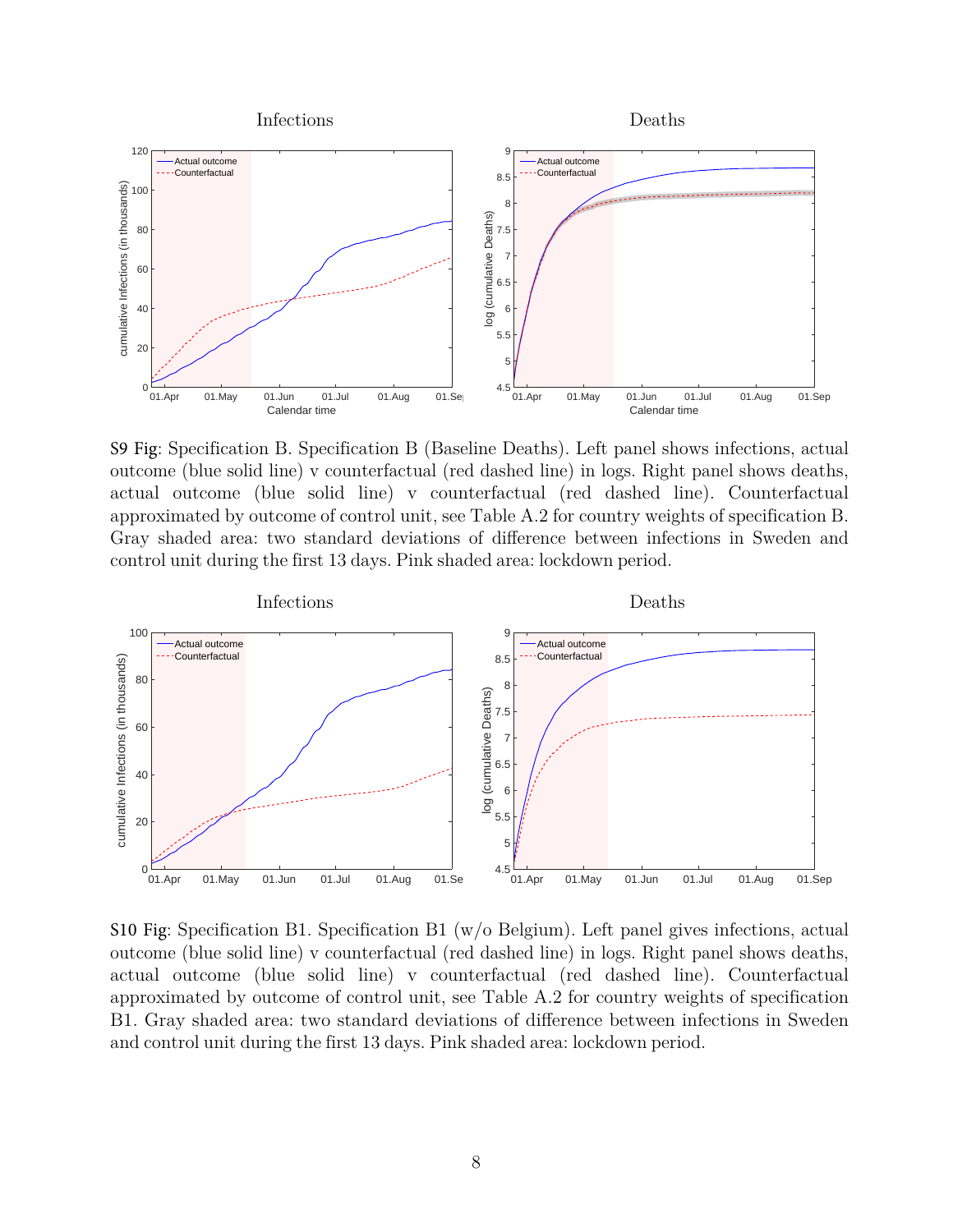

S11 Fig: Specification B2. Specification B2  $(w/o)$  Finland). Left panel shows infections, actual outcome (blue solid line) v counterfactual (red dashed line) in logs. Right panel shows deaths, actual outcome (blue solid line) v counterfactual (red dashed line). Counterfactual approximated by outcome of control unit, see Table [A.2](#page-4-0) for country weights of specification B2. Pink shaded area: lockdown period.



S12 Fig: Specification B3. Specification B3 (w/o Portugal). Left panel shows infections, actual outcome (blue solid line) v counterfactual (red dashed line) in logs. Right panel shows deaths, actual outcome (blue solid line) v counterfactual (red dashed line). Counterfactual approximated by outcome of control unit, see Table [A.2](#page-4-0) for country weights of specification B3. Pink shaded area: lockdown period.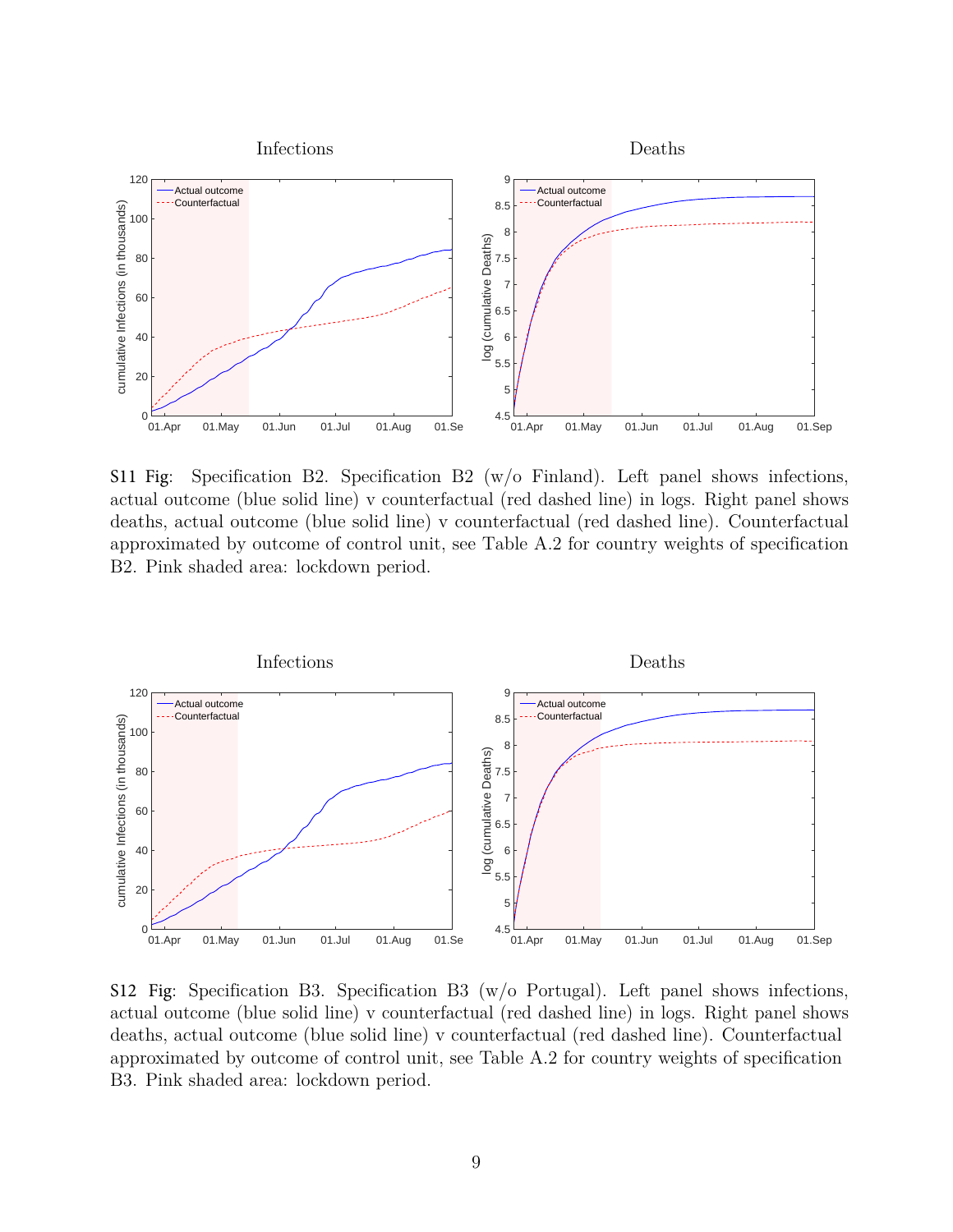**S6. Additional Robustness.** We do some additional robustness specifications based on the timing of Day 1, both for the baseline matching Infections (A) and Deaths (B).

|              |                                                                                | Infections |                   | Deaths |                   |
|--------------|--------------------------------------------------------------------------------|------------|-------------------|--------|-------------------|
|              |                                                                                | Actual     | Counterfactual    | Actual | Counterfactual    |
| $\bf{A}$     | <b>Baseline (Matching Infections)</b><br>$(1 \text{ infected per } 1,000,000)$ | 83,458     | 21,150<br>$-75%$  | 5,806  | 3,013<br>-48 $\%$ |
| AI)          | 1 infected per $5.000,000$                                                     | 83,256     | 20,461<br>$-75%$  | 5,799  | 2,274<br>$-61%$   |
| AII)         | 1 infected per $100,000$                                                       | 83458      | 31432<br>$-62\%$  | 5806   | 4721<br>$-19\%$   |
| $\mathbf{B}$ | <b>Baseline (Matching Deaths)</b><br>$(1 \text{ dead per } 100,000)$           | 79,122     | 57,655<br>$-27\%$ | 5,795  | 3,573<br>$-38\%$  |
| BI)          | 1 dead per 1,000,000                                                           | 82,051     | 56,940<br>$-31\%$ | 5,809  | 3,148<br>$-46%$   |
| BII)         | 1 dead per $50,000$                                                            | 77,053     | 53,517<br>$-31\%$ | 5,767  | 3,643<br>$-37%$   |

S3 Table: The lockdown effect on COVID-19 infections and deaths – different timings

Notes: New infections and deaths since start of lockdown up until September 1, 2020. Figures for the actual outcome differ across specifications because the start of the lockdown period varies with the composition of the control unit. Panel A: baseline matching infections (see Figure **??**). Panel B: baseline matching infections (see Figure **??**). AI-AII and BI-BII: alternative control units, for which the definition of Day 1 is varied.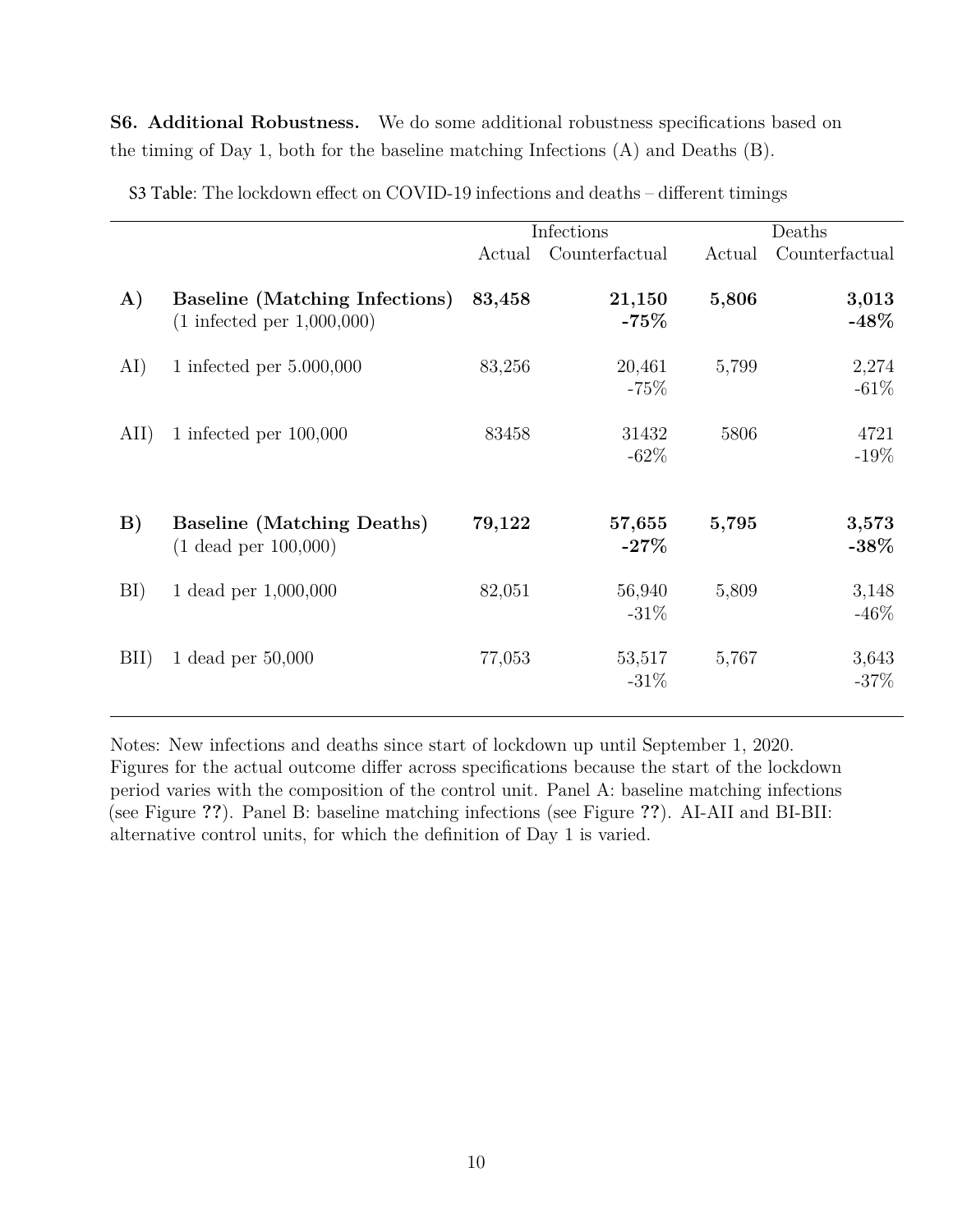**S7. Placebo Excercise.** We conduct placebo excercises for both specification A and B. That is, for each country of the donor pool, we construct a counterfactual – similar to the one for Sweden in the baseline – from the remaining donor pool. We then compare the relative deviation of each country from its counterfactual before and after the end of the matching period Born et al., [2019.](#page-11-7) Formally, we define the relative root mean squared prediction error (*RMSE*) as:

$$
RMSE = \frac{RMSE_{Post}}{RMSE_{Pre}} = \frac{\sqrt{\frac{1}{T - T_0 - 1} \sum_{t=T_0}^{T} (x_{1,t} - x_{0,t}w - (x_{1,T_0} - x_{0,T_0}w))^2}}{\sqrt{\frac{1}{T_0 - 1} \sum_{t=T_0}^{T_0 - 1} (x_{1,t} - x_{0,t}w))^2}}
$$
(1)

where *w* denotes the vector of country weights,  $x_{1,t}$  is the outcome in Sweden in *t* and  $x_{0,t}$  is the vector of respective outcomes in the donor pool in *t*.  $T_0 = 13$  gives the number of periods used for matching the counterfactual and *T* is the overall number of observations. Here, we compute statistics until September 1. Note that normalise the post-treatment prediction error to zero at the treatment date.

| Country     | Spec. A (Infections) | Spec. B (Deaths) |
|-------------|----------------------|------------------|
| Sweden      | 7.36                 | 13.43            |
|             |                      |                  |
| Austria     | 3.34                 | 5.39             |
| Belgium     | 1.71                 | 2.03             |
| Denmark     | 0.30                 | 0.44             |
| Finland     | 1.92                 | 0.36             |
| France      | 1.10                 | 1.38             |
| Germany     | 0.85                 | 1.02             |
| Greece      | 3.98                 | 0.82             |
| Ireland     | 3.40                 | 2.28             |
| Italy       | 0.58                 | 5.14             |
| Netherlands | 0.22                 | 4.53             |
| Norway      | 3.60                 | 2.19             |
| Portugal    | 4.74                 | 7.43             |
| Spain       | 0.61                 | 0.32             |

S4 Table: Relative RMSE.

Table shows the RMSE between the matching period and the time after the matching period until September 1.